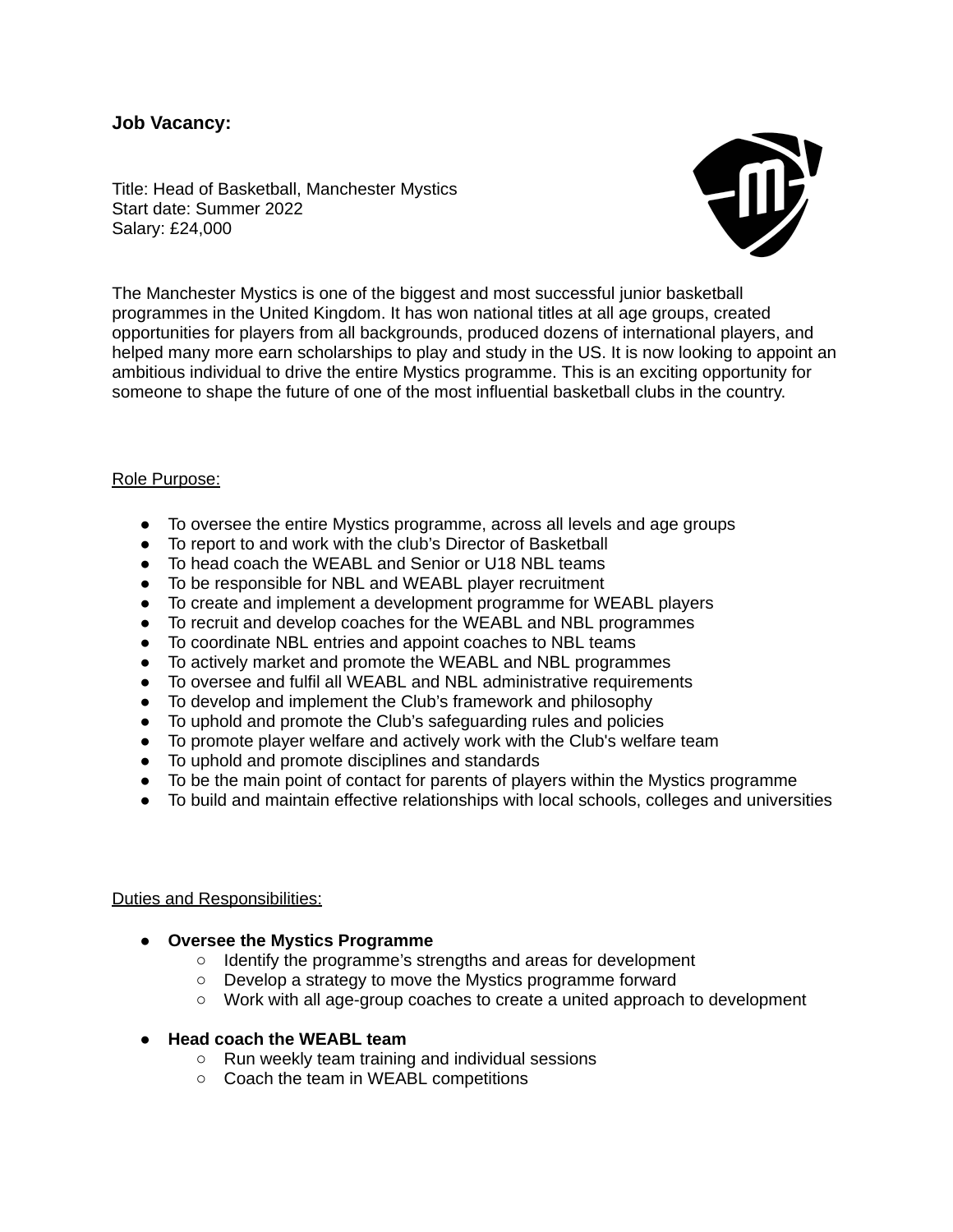# **● Head coach the Senior or U18 NBL teams**

- Run weekly team training and individual sessions
- Coach the team in NBL competitions

### **● NBL Player Recruitment**

- Coordinate trials for all age groups
- Scout for potential NBL players
- Ensure players and parents understand the NBL player pathway

### **● WEABL Player Recruitment**

- Coordinate trials for potential WEABL players
- Scout for potential WEABL players
- Ensure players and parents understand the WEABL player pathway

## **● WEABL Player Development**

- Assess each player's strengths and areas for development
- Work with players on an individual or small-group basis to improve skillsets
- Work with S&C coach to ensure each player is being developed physically

## **● Coach Recruitment**

- Identify and recruit coaches to enhance the Mystics programme
- $\circ$  Create a programme of development activities (i.e. meetings, clinics, study trips)
- Identify and support individual coach development needs

## **● NBL Entries and Coaching Appointments**

- Decide on the number of NBL entries each season
- Allocate coaching staff (head coach and assistants) to all NBL teams
- Market and Promote the WEABL and NBL programmes

#### **● Promotion of WEABL programme**

- Identify events and opportunities to promote the programme
- Help host annual open days/evenings
- Respond to external programme queries from players and parents

## **● Fulfil all WEABL administrative requirements**

- Ensure WEABL squad list is submitted before season begins
- Confirm WEABL fixtures and submit results
- Upload WEABL home games to Hudl
- Ensure WEABL games are correctly staffed referees, table officials, video, etc

## **● Fulfil all NBL administrative requirements**

- Confirm Senior/U18 NBL fixture lists before season begins
- Ensure all Senior/U18 NBL players are licensed

## **● Club Framework and Philosophy**

- Report to the club's Director of Basketball to promote the Club philosophy
- Coordinate the dissemination of Club philosophy to coaches, volunteers, parents and players. Use Club charters as a guideline.
- Monitor implementation of Club philosophy throughout the Club